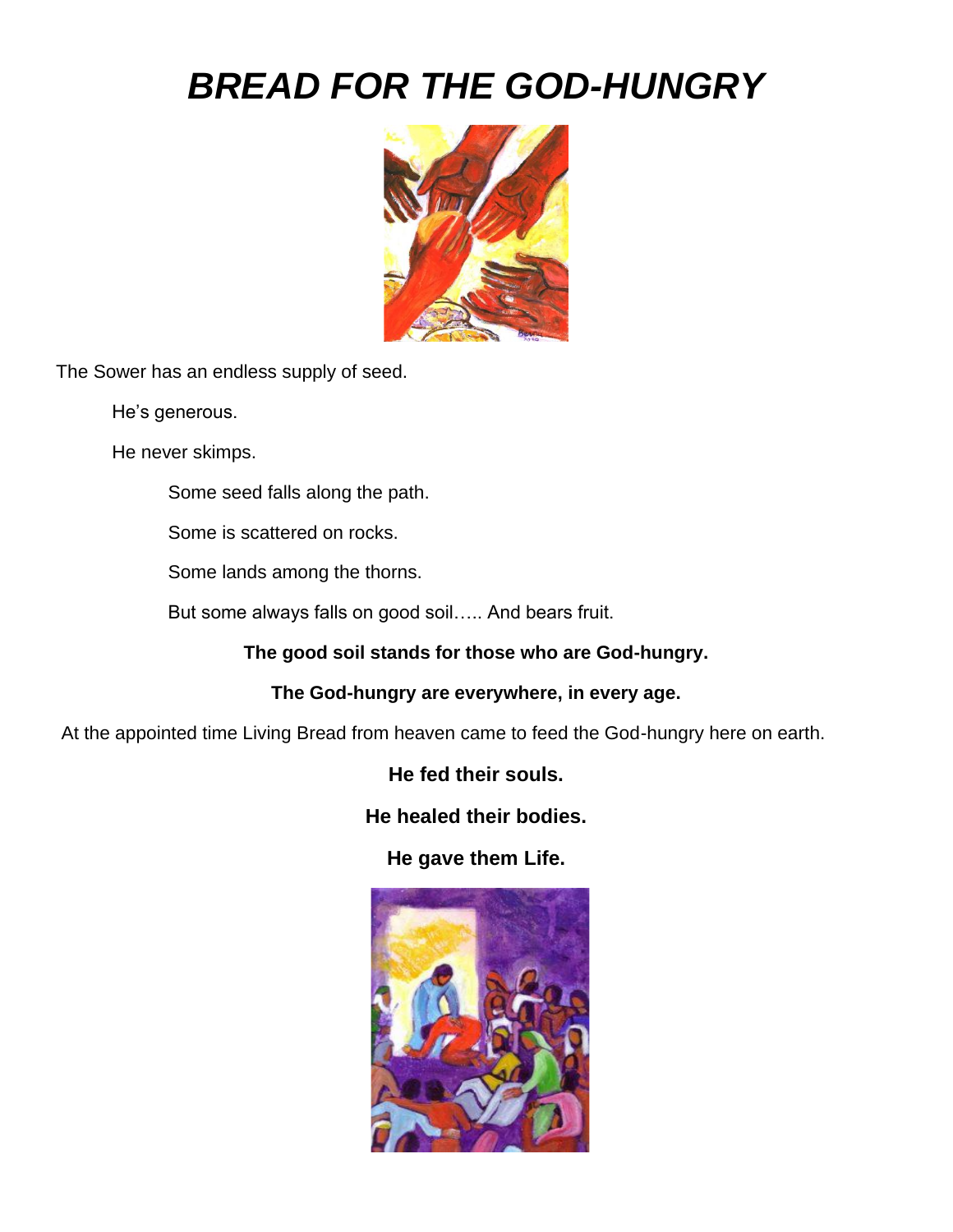*"I am the living bread which came down from heaven; if any one eats of this bread, he will live for ever; and the bread which I shall give for the life of the world is my flesh."*

**\_\_\_\_\_\_\_\_\_\_\_\_\_\_\_\_**

*John 6*

The God-hungry are always among us.

The living bread is always nearby.

But who will feed the God-hungry with this bread?

Paul met the Living Bread on the Damascus Road.

He spent the rest of his life feeding the God-hungry.

He found them in the synagogue.

He found them at the riverbank.

He met them aboard ship.

Wherever he found them he fed them.

Paul let the Lord call the shots.

He let the Spirit to open the way.

He just fit in and did his part.

*And on the Sabbath day we went outside the gate to the riverside, where we supposed there was a place of prayer; and we sat down and spoke to the women who had come together.* 

*Acts 16*

Paul and his friends sat down and talked with the women.

Soon they were feeding their souls with Living Bread.

It was not complicated.

It was simple.

It was not forced.

It was natural.

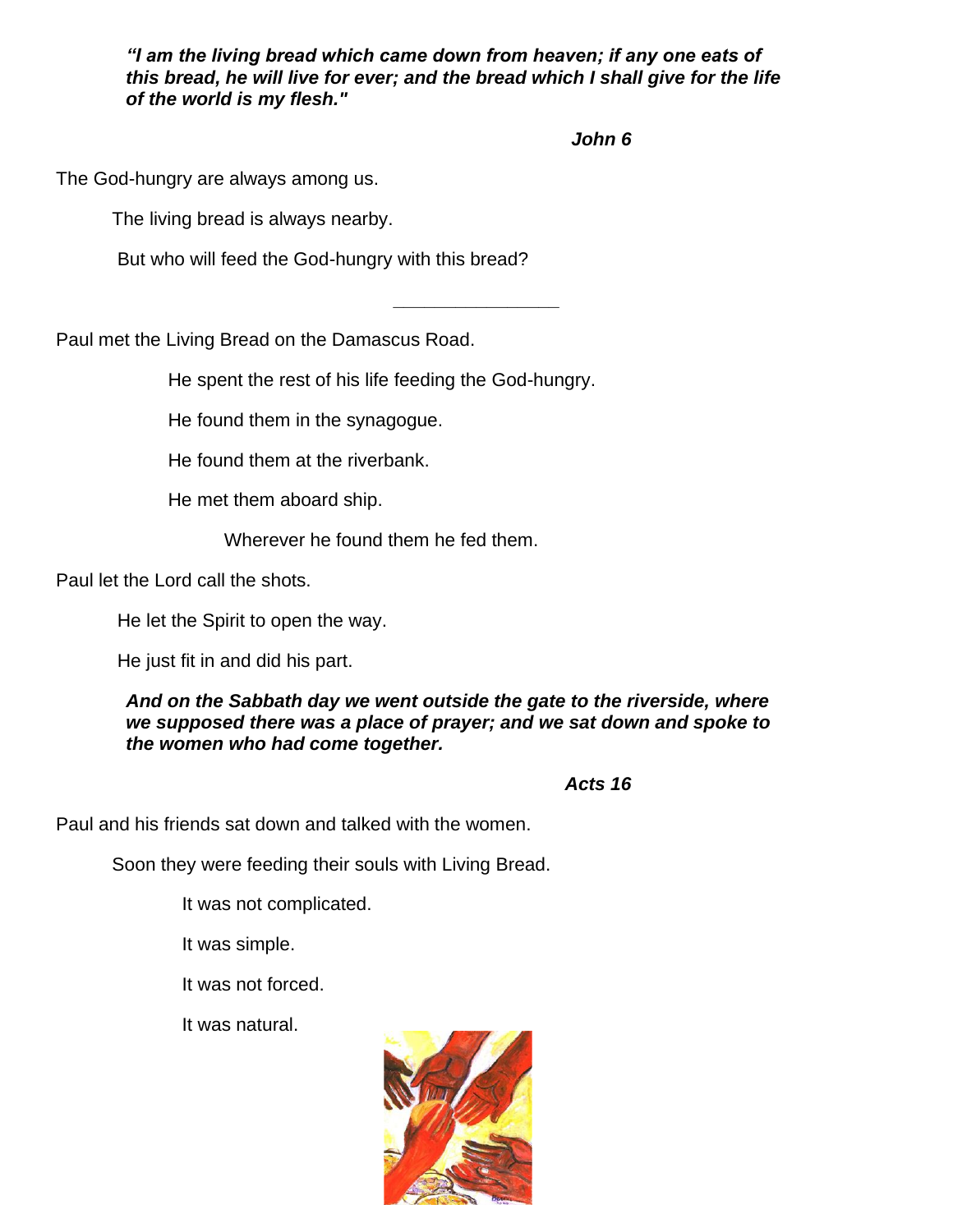## *Our objection:*

*"People were God-hungry in those days. They were not hard and cynical like today's world."*

## *The Lord's response.*

*"This world has always been hard and cynical.* 

*And the God-hungry are always searching.*

*You will find them in churches and synagogues and mosques and temples.*

*You will find them in bars and nightclubs.*

*You'll find them on beaches.*

*They might even live next-door.*

## *You are going to feed them.*

*They will come to your table in a coffee shop.*

*An old friend will call you out of the blue, sharing a heavy burden.*

*An associate will send an e-mail to challenge your faith.*

*A hard-nosed neighbor will beg you to pray for his dying wife.*

 *And you will feed them.*



"But Lord, I have nothing to give them!

My hands are empty!"

*"Which of you who has a friend will go to him at midnight and say to him, 'Friend, lend me three loaves; for a friend of mine has arrived on a journey, and I have nothing to set before him'; and he will answer from within, 'Do not bother me; the door is now shut, and my children are with me in bed; I cannot get up and give you anything'? I tell you, though he will not get up and give him anything because he is his friend, yet because of his importunity he will rise and give him whatever he needs."*